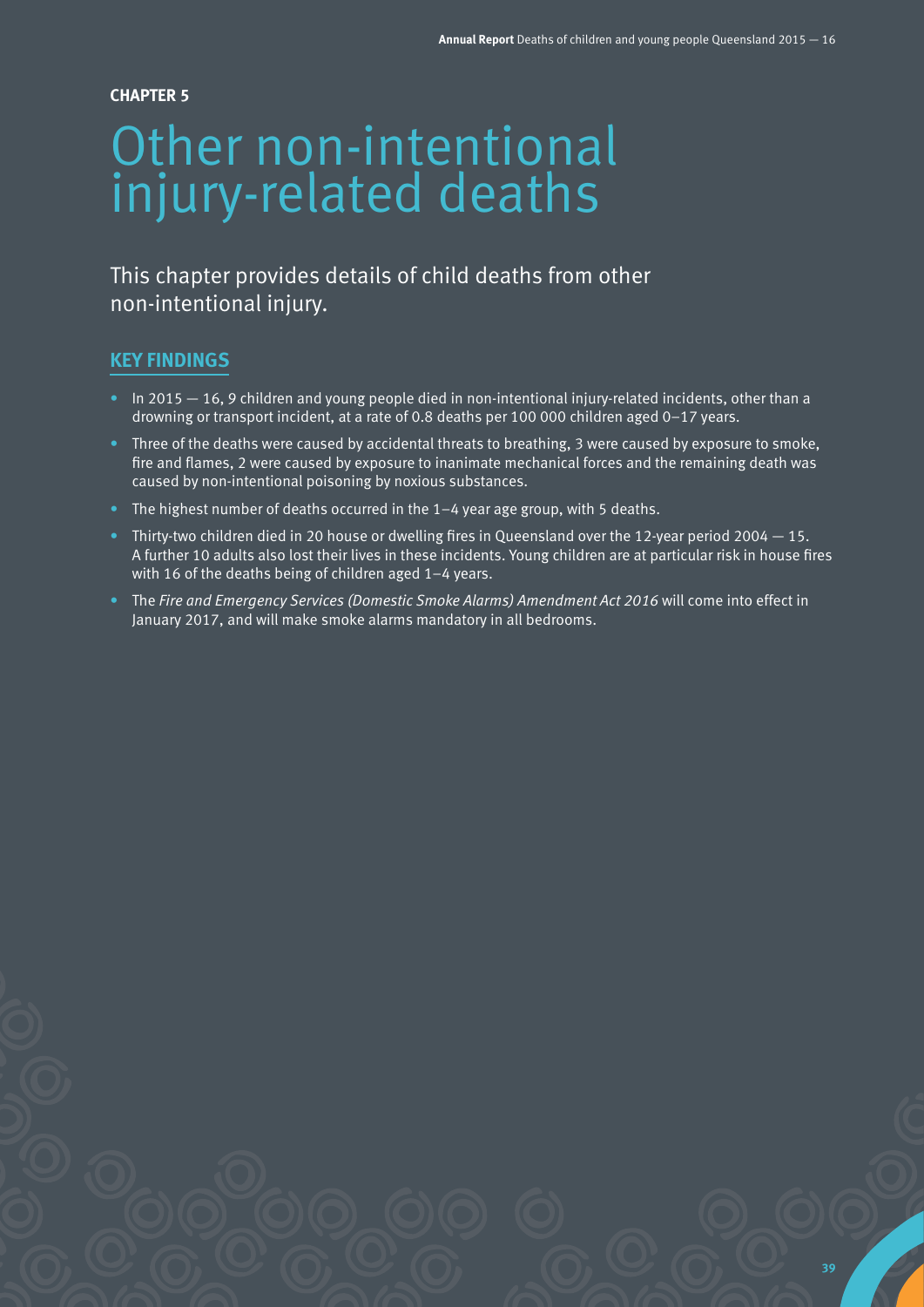### **OTHER NON-INTENTIONAL INJURY-RELATED DEATHS 2013 — 16**

An expanded version of Table 5.1 containing data since 2004 is available online at [www.qfcc.qld.gov.au](http://www.qfcc.qld.gov.au). **Table 5.1: Summary of other non-intentional injury-related deaths of children in Queensland 2013 — 16**

|                                                     | $2013 - 14$                 |                            | $2014 - 15$                  |                     | $2015 - 16$                 |                            | <b>Yearly</b><br>average |
|-----------------------------------------------------|-----------------------------|----------------------------|------------------------------|---------------------|-----------------------------|----------------------------|--------------------------|
|                                                     | <b>Total</b><br>$\mathbf n$ | <b>Rate per</b><br>100 000 | <b>Total</b><br>$\mathbf{n}$ | Rate per<br>100 000 | <b>Total</b><br>$\mathbf n$ | <b>Rate per</b><br>100 000 | Rate per<br>100 000      |
| All other non-intentional injury deaths             |                             |                            |                              |                     |                             |                            |                          |
| Other non-intentional injury                        | 11                          | 1.0                        | 8                            | 0.7                 | 9                           | 0.8                        | 0.8                      |
| <b>Incident type</b>                                |                             |                            |                              |                     |                             |                            |                          |
| Exposure to animate mechanical force                | $\mathbf{1}$                | $\star$                    | $\mathbf{0}$                 | 0.0                 | $\mathbf{0}$                | 0.0                        | $\star$                  |
| Exposure to forces of nature                        | $\mathbf{1}$                | $\star$                    | $\mathbf 0$                  | 0.0                 | $\mathbf 0$                 | 0.0                        | $\star$                  |
| Exposure to inanimate mechanical forces             | $\overline{2}$              | $\star$                    | $\mathbf 0$                  | 0.0                 | $\overline{2}$              | $\star$                    | 0.1                      |
| Exposure to smoke, fire and flames                  | $\mathbf{1}$                | $\star$                    | $\mathbf{1}$                 | $\star$             | 3                           | $\star$                    | 0.1                      |
| Falls                                               | $\mathbf{1}$                | $\star$                    | $\overline{2}$               | $\star$             | $\mathsf{O}\xspace$         | 0.0                        | $\star$                  |
| Non-intentional poisoning by noxious<br>substances  | $\mathbf{1}$                | $\star$                    | $\mathbf{1}$                 | $\star$             | $\mathbf{1}$                | $\star$                    | $\star$                  |
| Threats to breathing                                | 4                           | 0.4                        | 4                            | 0.4                 | 3                           | $\star$                    | 0.3                      |
| <b>Sex</b>                                          |                             |                            |                              |                     |                             |                            |                          |
| Female                                              | 5                           | 0.9                        | 4                            | 0.7                 | $\mathbf 0$                 | 0.0                        | 0.6                      |
| Male                                                | 6                           | 1.1                        | 4                            | 0.7                 | 9                           | 1.6                        | 1.1                      |
| <b>Age category</b>                                 |                             |                            |                              |                     |                             |                            |                          |
| Under 1 year                                        | $\mathbf{1}$                | $\star$                    | $\overline{2}$               | $\star$             | $\mathbf{1}$                | $\star$                    | 2.1                      |
| $1-4$ years                                         | $\overline{7}$              | 2.8                        | 3                            | $\star$             | 5                           | 2.0                        | 2.0                      |
| 5-9 years                                           | $\overline{2}$              | $\star$                    | $\mathbf{1}$                 | $\star$             | $\mathbf 0$                 | 0.0                        | $\star$                  |
| $10-14$ years                                       | $\mathbf{1}$                | $\star$                    | $\mathbf{0}$                 | 0.0                 | $\mathbf{1}$                | $\star$                    | $\star$                  |
| $15-17$ years                                       | $\mathbf{0}$                | 0.0                        | $\overline{2}$               | $\star$             | $\overline{2}$              | $\star$                    | 0.7                      |
| <b>Aboriginal and Torres Strait Islander status</b> |                             |                            |                              |                     |                             |                            |                          |
| Indigenous                                          | 4                           | 4.7                        | $\overline{2}$               | $\star$             | $\mathbf 0$                 | 0.0                        | 2.3                      |
| Non-Indigenous                                      | $\overline{7}$              | 0.7                        | 6                            | 0.6                 | 9                           | 0.9                        | 0.7                      |
| Geographical area of usual residence (ARIA+)        |                             |                            |                              |                     |                             |                            |                          |
| Remote                                              | $\overline{2}$              | $\star$                    | $\mathbf 0$                  | 0.0                 | 0                           | 0.0                        | $\star$                  |
| Regional                                            | 5                           | 1.2                        | 4                            | 1.0                 | 3                           | $\star$                    | 1.0                      |
| Metropolitan                                        | 4                           | 0.6                        | 4                            | 0.6                 | 5                           | 0.8                        | 0.7                      |
| Socio-economic status of usual residence (SEIFA)    |                             |                            |                              |                     |                             |                            |                          |
| Low to very low                                     | 5                           | 1.1                        | 5                            | 1.1                 | 4                           | 0.9                        | 1.0                      |
| Moderate                                            | $\overline{3}$              | $\star$                    | $\mathbf{1}$                 | $\star$             | $\mathbf{1}$                | $\star$                    | 0.8                      |
| High to very high                                   | $\overline{\mathbf{3}}$     | $\star$                    | $\overline{2}$               | $\star$             | $\overline{\mathbf{3}}$     | $\star$                    | 0.6                      |
| Known to the child protection system                |                             |                            |                              |                     |                             |                            |                          |
| Known to the child protection system                | 5                           | 3.0                        | $\overline{\mathbf{3}}$      | $\star$             | 4                           | 4.7                        | $\ldots$                 |

Data source: Queensland Child Death Register (2013 — 16)

\* Rates have not been calculated for numbers less than four.

.. Average across the three-year period has not been calculated due to the break in series (see note 3).

1. Data presented here is current in the Queensland Child Death Register as at August 2016 and thus may differ from those presented in previously published reports.

2. Rates are based on the most up-to-date denominator data available and are calculated per 100 000 children (in the sex/age/Indigenous status/ARIA+ region/SEIFA region) in Queensland each year. Rates for the 2013 — 14 period use the ERP data as at June 2013 and rates for the  $2014 - 15$  and  $2015 - 16$  periods use the ERP data as at June 2014.

3. For 2013 — 14, the number of children known to the child protection system represents the number of children whose deaths were registered in the reporting period, who were known to the DCCSDS within the three-year period prior to their death. From 2014 — 15 on, this relates to the deaths of children known to the DCCSDS within the one-year period prior to their death. The denominator for calculating rates is the number of children aged 0–17 who were known to the DCCSDS, through either being subject to a child concern report, notification, investigation and assessment, ongoing intervention, orders or placement, in the one-year period prior to the reporting period.

4. ARIA+ and SEIFA exclude the deaths of children whose usual place of residence was outside Queensland.

5. Yearly average rates have been calculated using the ERP data as at June 2014.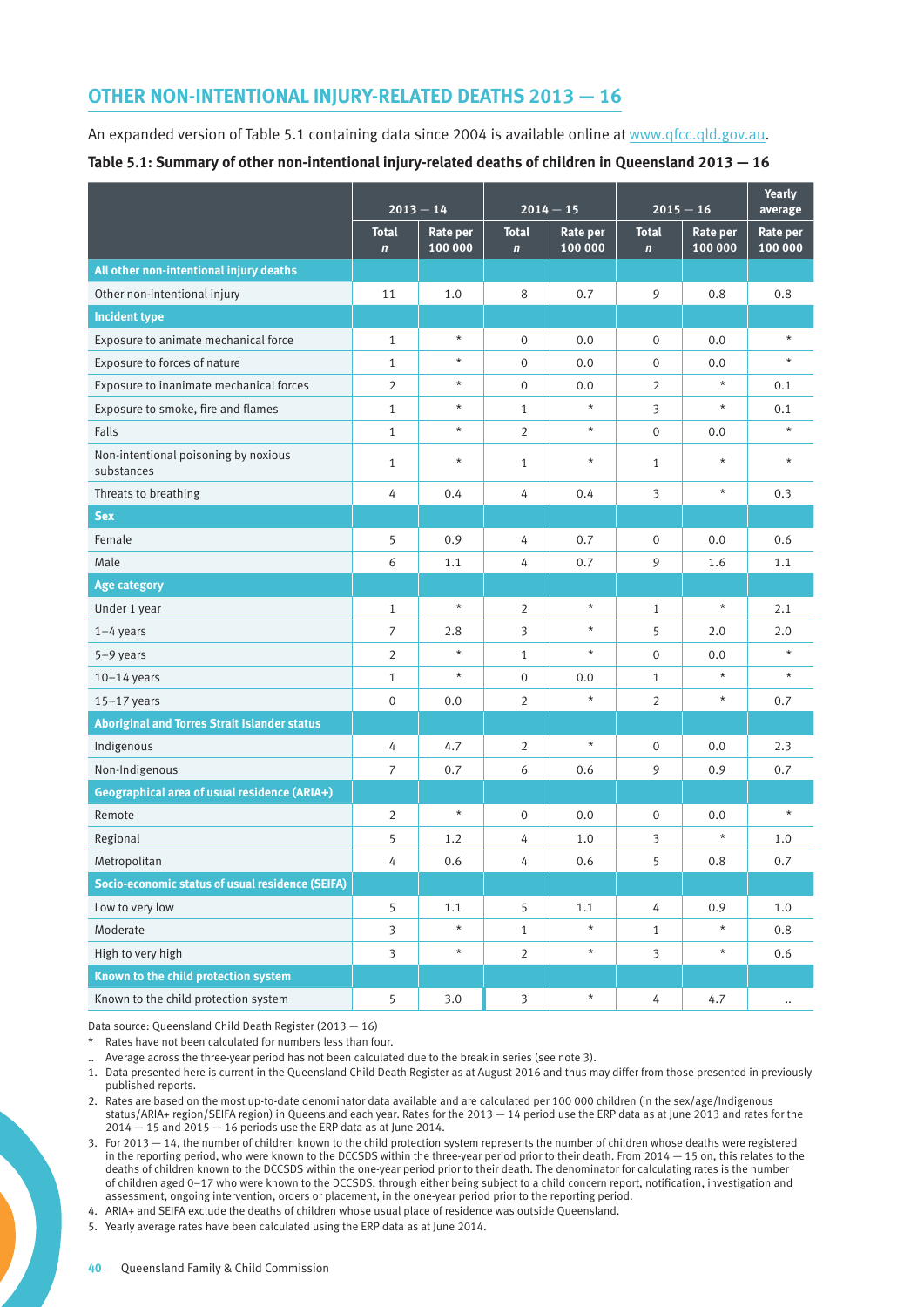# **OTHER NON-INTENTIONAL INJURY-RELATED DEATHS: FINDINGS 2015 — 16**

The child deaths discussed in this chapter are those unintentional deaths that fall outside the scope of the more common non-intentional injury deaths covered earlier in this report (that is, transport incidents and drowning).24

During 2015 — 16, the deaths of 9 children and young people from non-intentional injury were registered in Queensland, at a rate of 0.8 deaths per 100 000 children aged 0–17 years. The number of deaths from nonintentional injury registered since reporting commenced in 2004, ranges from 4 to 21 per year, with an average of 13.6 per year.<sup>25</sup>

#### **Types of non-intentional injury-related deaths**

Of the 9 deaths from non-intentional injury, 3 were from exposure to fire smoke and flames, 3 were from threats to breathing, and 2 were caused by exposure to inanimate mechanical forces. The other 1 death was from non-intentional poisoning by noxious substances.

#### **Sex**

During 2015  $-$  16, all 9 deaths from non-intentional injury were of male children.

Over the last three reporting periods, the average annual mortality rate from non-intentional injury for males was 1.8 times the rate for females (1.1 deaths per 100 000 male children aged 0–17 years, compared to 0.6 deaths per 100 000 female children).

# **Age**

Of the 9 deaths from non-intentional injury during 2015 — 16, 1 was of a child under 1 year, 5 were of children aged 1–4 years died, 1 was of a child aged 10–14 years and 2 were of children aged 15–17 years.

Over the 12 years since reporting commenced, infants (children aged under 1 year) have the highest mortality rate from non-intentional injury compared to all other age groups, an indication of the particular vulnerability of this age group.

# **Aboriginal and Torres Strait Islander status**

There were no deaths of Aboriginal and Torres Strait Islander children from non-intentional injury during  $2015 - 16.$ 

Over the last three reporting periods, the average annual mortality rate from non-intentional injury for Indigenous children was 3.3 times the rate for non-Indigenous children (2.3 deaths per 100 000 Indigenous children aged 0–17 years, compared to 0.7 deaths per 100 000 non-Indigenous children).

#### **Geographical area of usual residence (ARIA+)**

Of the 9 deaths from non-intentional injury during  $2015 - 16$ , none were of children who resided in remote areas of Queensland, 3 were of children from regional areas and 5 were of children from metropolitan areas.

#### **Socio-economic status of usual residence (SEIFA)**

Of the 9 deaths from non-intentional injury during  $2015 - 16$ , 4 were of children who resided in low to very low SES areas of Queensland, 1 was of a child from a moderate SES area and 3 were of children from high to very high SES areas.

# **Children known to the child protection system**

Of the 9 deaths from non-intentional injury during  $2015 - 16$ , 4 were of children known to the Queensland child protection system within the year before their death.

<sup>24</sup> See the online supplementary materials for a comprehensive outline of categories of death constituting 'other non-intentional injury-related deaths'.

<sup>25</sup> Tables with data for 2004 - 16 are available online at [www.qfcc.qld.gov.au](http://www.qfcc.qld.gov.au)